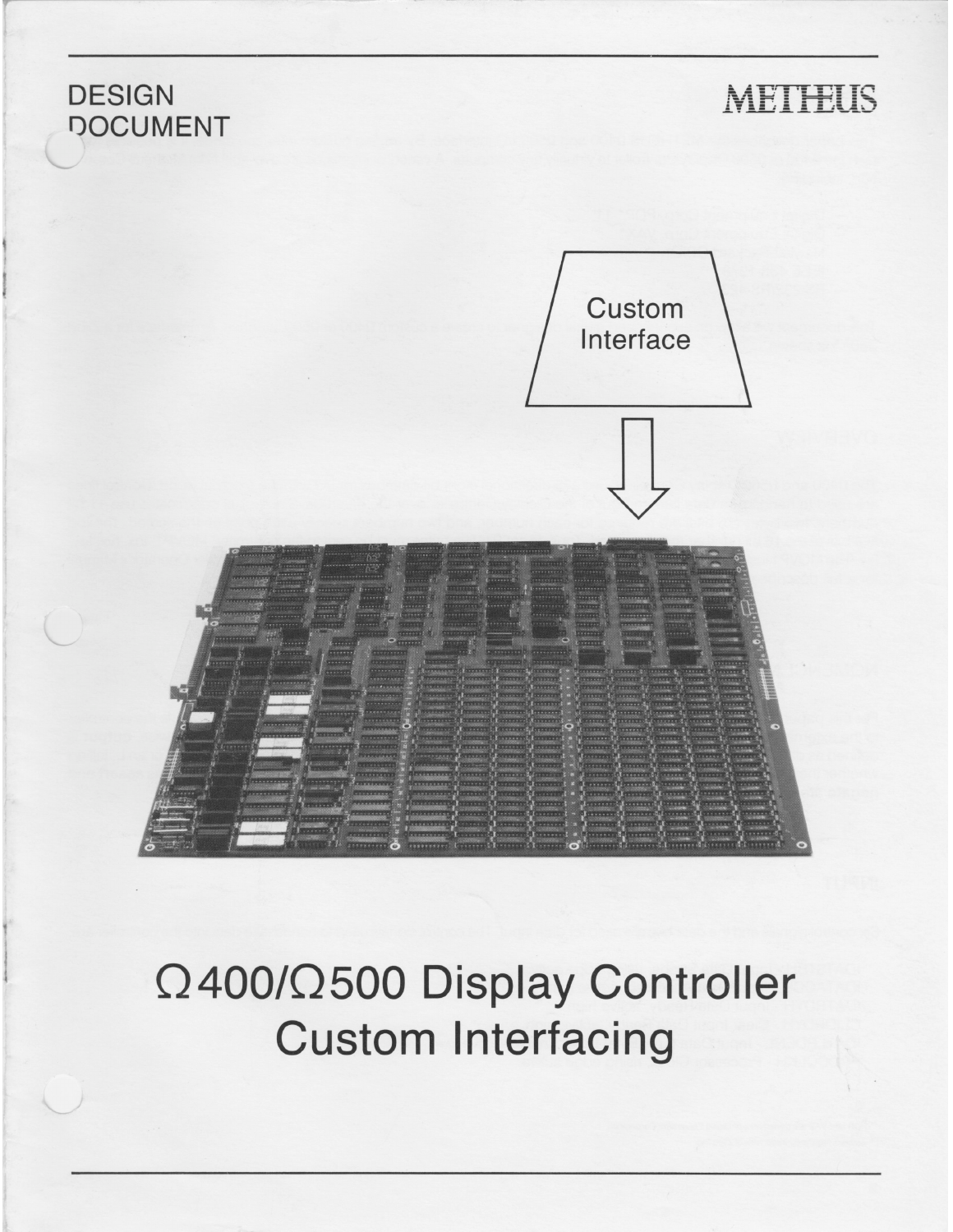# **ABSTRACT**

This paper describes the METHEUS  $\Omega$ 400 and  $\Omega$ 500 I/O interface. By adding custom interface cards, it is possible to ' tach the 12400 or 12500 Display Controller to virtually any computer. A variety of interfaces are available from Metheus Corpoi tion, including:

- $-$  Digital Equipment Corp. PDP\*-11
- Digital Equipment Corp. VAX\*
- Hewlett-Packard GPIO
- IEEE 488-1978
- RS-232/RS-423

This document will allow an experienced digital designer to create a custom  $\Omega$ 400 or  $\Omega$ 500 interface. An interface for a Zilog Z80<sup>\*</sup>\* is shown.

# **OVERVIEW**

The  $\Omega$ 400 and  $\Omega$ 500 Display Controllers use a bi-directional eight bit data bus for I/O with the external world. Control lines are used to handshake data into and out of the Display Controller over the data bus. Since pixel coordinates use 11 bit numbers, two bytes (16 bits) are required for each number, and two numbers specify each point on the screen. The top five bits of the 16 bit number are discarded. Thus, to set P1, five bytes must be sent to the controller: MOVP1, lox, hix, loy, hiy. The MOVP1 instruction is encoded as an ASCII 'R' (decimal 82). See the appropriate Display Controller Operator's Manual for a full description of the instruction set.

# **NOMENCLATURE**

For this paper, **controller** is the METHEUS Display Controller. The **interface** is the I/O card that interfaces the controller to the external world. **Input** is defined as sending data to the Display Controller from the host device. Likewise, **output** is defined as data sent from the Display Controller to the host device. Signal names are ended with either an **H** or an **L,** telling whether they are active high (> 2 volts) or active low(< .8 volts). Thus, GATEH is active when high. The terms **assert** and **negate** are used to indicate that a signal is set to its active or inactive states, respectively.

#### **INPUT**

Six control signals and the data bus are used for data input. The control signals used to handshake data into the controller are:

IDATSTBH - Input Data Strobe, rising edge active. IDATACCH - Input Data Accepted, active high. IDATRDYH - Input Data Ready, active high. CLIDRDYH - Clear Input Data Ready, active high. IDATLRDENL - Input Data (Low Byte) Read Enable, active low. PROCCLKH - Processor Clock, rising edge active.

<sup>\*</sup> PDP and VAX are trademarks of Digital Equipment Corporation.

<sup>\*&</sup>quot; Z80 is a registered trademark of Zilog Inc.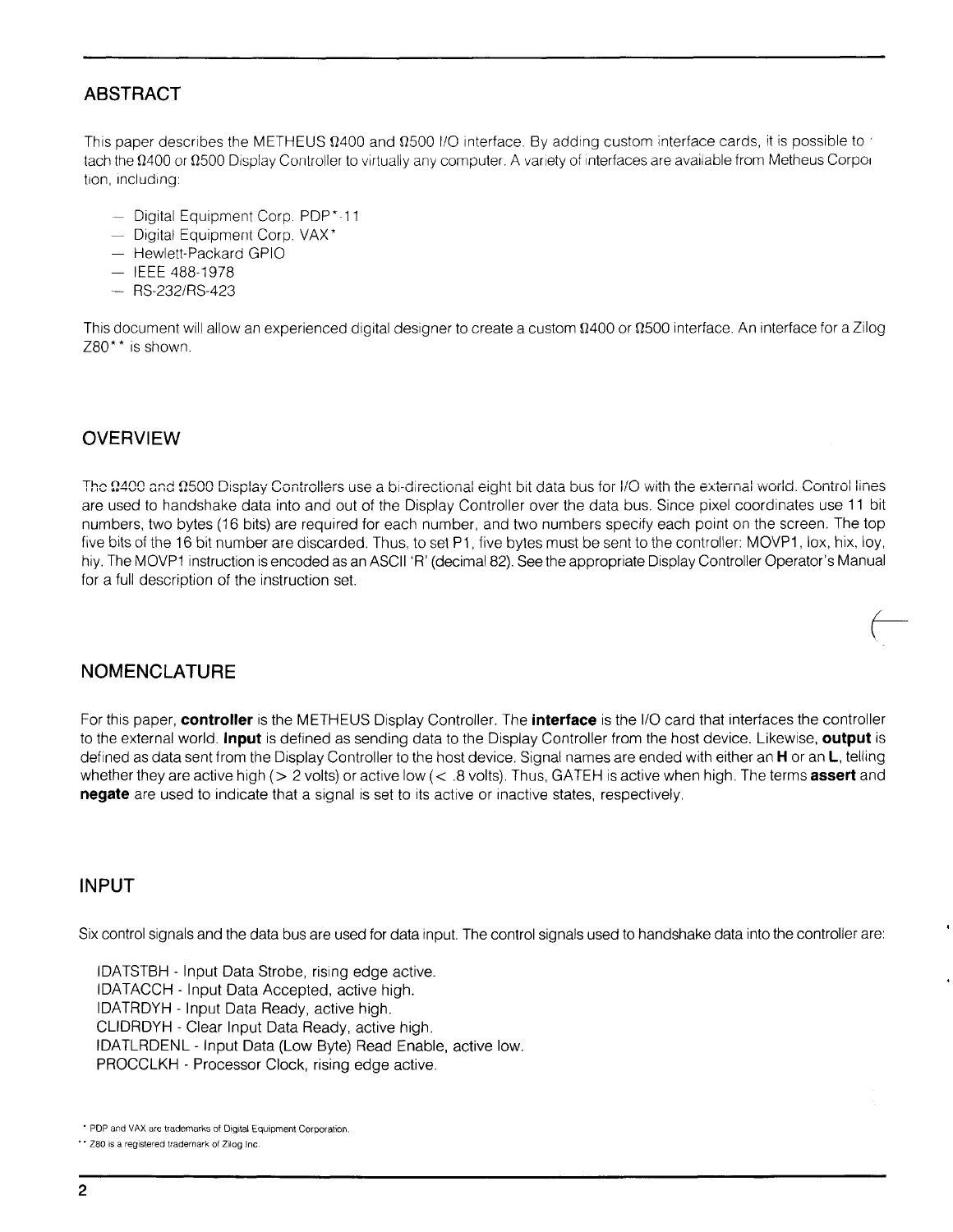The interface drives the IDATSTBH and CLIDRDYH handshake lines, and the controller drives the rest. The data bus is active high. Figure 1 is a timing diagram for a single byte data input sequence. The rising edge of IDATSTBH begins the data in sequence. This rising edge causes the controller to:

- 1) Negate IDATACCH, showing that the input data has not yet been accepted by the Display Controller, and
- 2) After synchronizing the request with the bit-slice, assert IDATRDYH, showing that input data is ready for the controller.





When the controller is ready to read the input data, it asserts IDATLRDENL. Only while this signal is asserted may the interface place its data onto the data bus by enabling a tri-state buffer. The controller latches the data internally on the rising edge of PROCCLKH. This happens slightly before the rising edge of IDATLRDENL. When the controller negates IDATLRDENL, the interface must release the data bus by tri-stating its bus drivers. If no more data is immediately available for input, CLIDRDYH is used to negate IDATRDYH to the Display Controller. This signal should be asserted synchronously with IDATLRDENL. If more data is available to be transferred, the interface need not assert CLIDRDYH. This keeps IDATRDYH asserted telling the Display Controller that more input data is available. Figure 2 illustrates a two byte data input sequence. When the last byte of data has been read by the controller, the interface should assert CLIDRDYH as soon as IDATLRDENL is asserted by the controller. This stops data input cycles until the interface again asserts IDATSTBH.



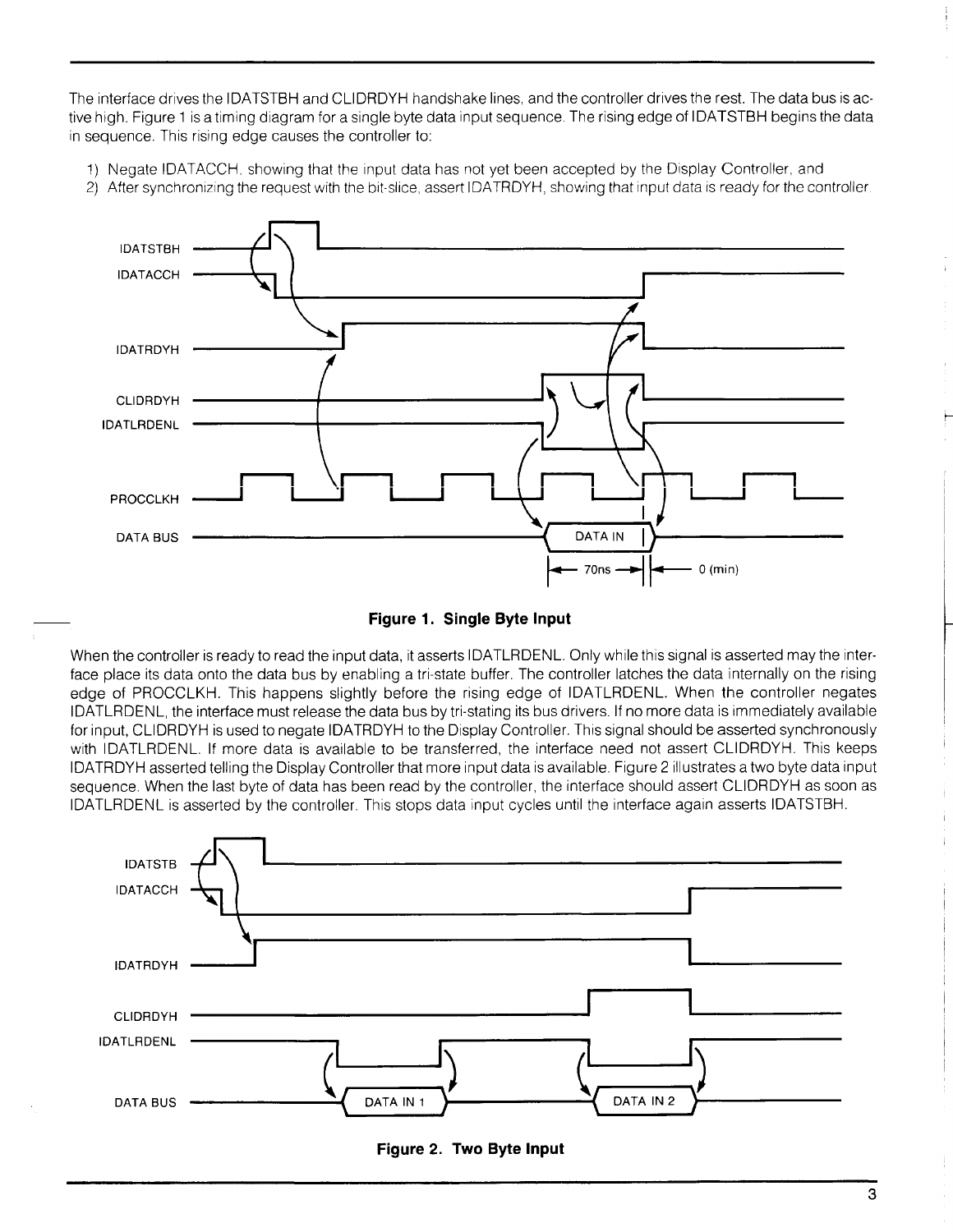# **OUTPUT**

Five control signals and the data bus are used for data output cycles. The control signals used for handshaking are:

ODATSTBH - Output Data Strobe, rising edge active. SODRDYH - Set Output Data Ready, active high. ODATLLDENL - Output Data (Low Byte) Load Enable, active low. ODATRDYH - Output Data Ready, active high. PROCCLKH - Processor Clock, rising edge active.

The interface drives the SODRDYH and ODATSTBH handshake lines, and the controller drives the remainder. Figure 3 is the timing diagram for the data output sequence. To start an output cycle, the controller asserts ODATLLDENL and places the output data on the data bus. The interface must latch the data on the next rising edge of PROCCLKH. A 74ls377 is a part well suited for this. After the rising edge of PROCCLKH, the controller negates ODATLLDENL. If the interface can only store this data byte, it should assert SODRDYH as soon as ODATLLDENL is asserted by the controller. If the interface does not assert SODRDYH, the controller will start next output cycle at its leisure. See figure 4 for a two byte data output cycle. Asserting SODRDYH causes ODATRDYH to be asserted by the controller. When the interface has consumed the data byte and is ready for the next one, it should assert ODATSTBH. The rising edge of this signal negates ODATRDYH and sets the controller up for the next ouput cycle.



**Figure 3. Single Byte Output** 

*9*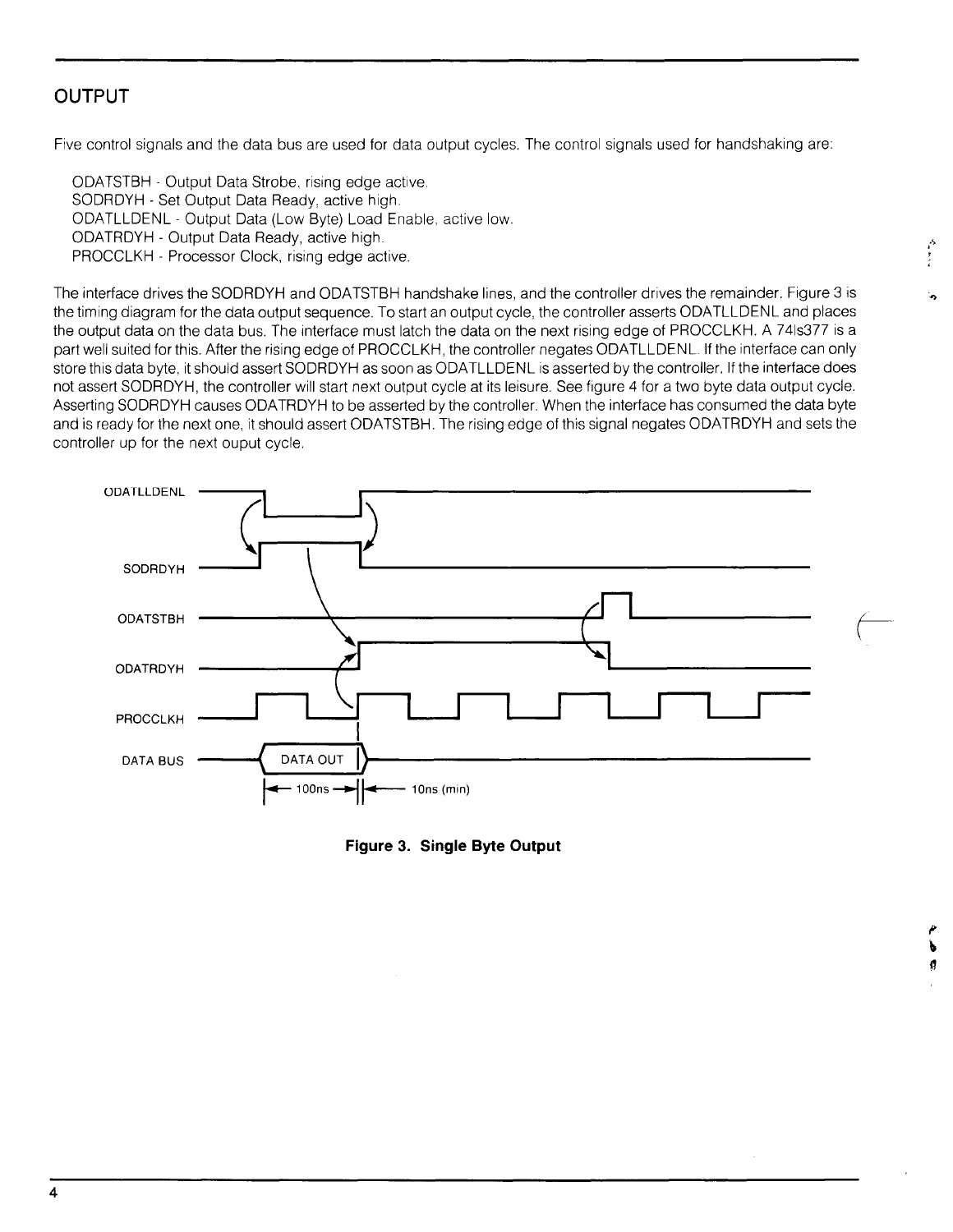

**Figure 4. Two Byte Output** 

# **INITIALIZATION**

The interface generates the controller reset signal, INIT1L. This signal must be asserted for at least 10 microseconds to reset the controller. The controller conditions INIT1L through a Schmitt trigger and returns the clean signal to the interface as IN-ITL. This allows the interface to use either an RC network or a TTL reset signal from a host computer to reset the controller. After the interface negates INIT1L, the controller negates INITL and begins microcode diagnostics. To test and reset the interface, ODATHLDENL is asserted for a minimum of 256 clock cycles. While ODATHLDENL is asserted, the state of all other interface control lines is undefined. After negating ODATHLDENL, the controller tests the interface by outputting data bytes until the interface asserts SODRDYH (see **OUTPUT** section above). The controller then waits until the interface begins an input cycle by asserting IDATSTBH. IDATSTBH may be asserted any time after ODATHLDENL is negated (but is not tested by the controller until after the test data has been output). The controller then performs input cycles until the interface asserts CLIDRDYH (see **INPUT** section above). The controller assumes that the interface is defective if:

- 1) The data bytes read back do not match those written, or
- 2) The number of bytes read does not equal the number written.

The controller will not operate with a defective interface, and will light the appropriate status LEDs to indicate a bad interface card.

# **HINTS**

Since the control signals IDATLRDENL and ODATLLDENL are generated by decoders, they may glitch following the rising edge of PROCCLKH. Because of this, all control signals are only guaranteed valid 50nsec after the rising edge of PROCCLKH. Any logic that may be sensitive to these glitches should qualify these signals with PROCCLKH. For example, don't run ODATHLDENL directly into the reset pin of a flip-flop.

PROCCKL has a maximum frequency of *about* 5 to 7MHz. This frequency is *not* stable and changes (radically) during normal operation. The 5MHz is given as a ballpark figure to help select logic families for the interface.

Since IDATSTBH and ODATSTBH are rising edge triggered, they may be held either high or low at the design's convenience.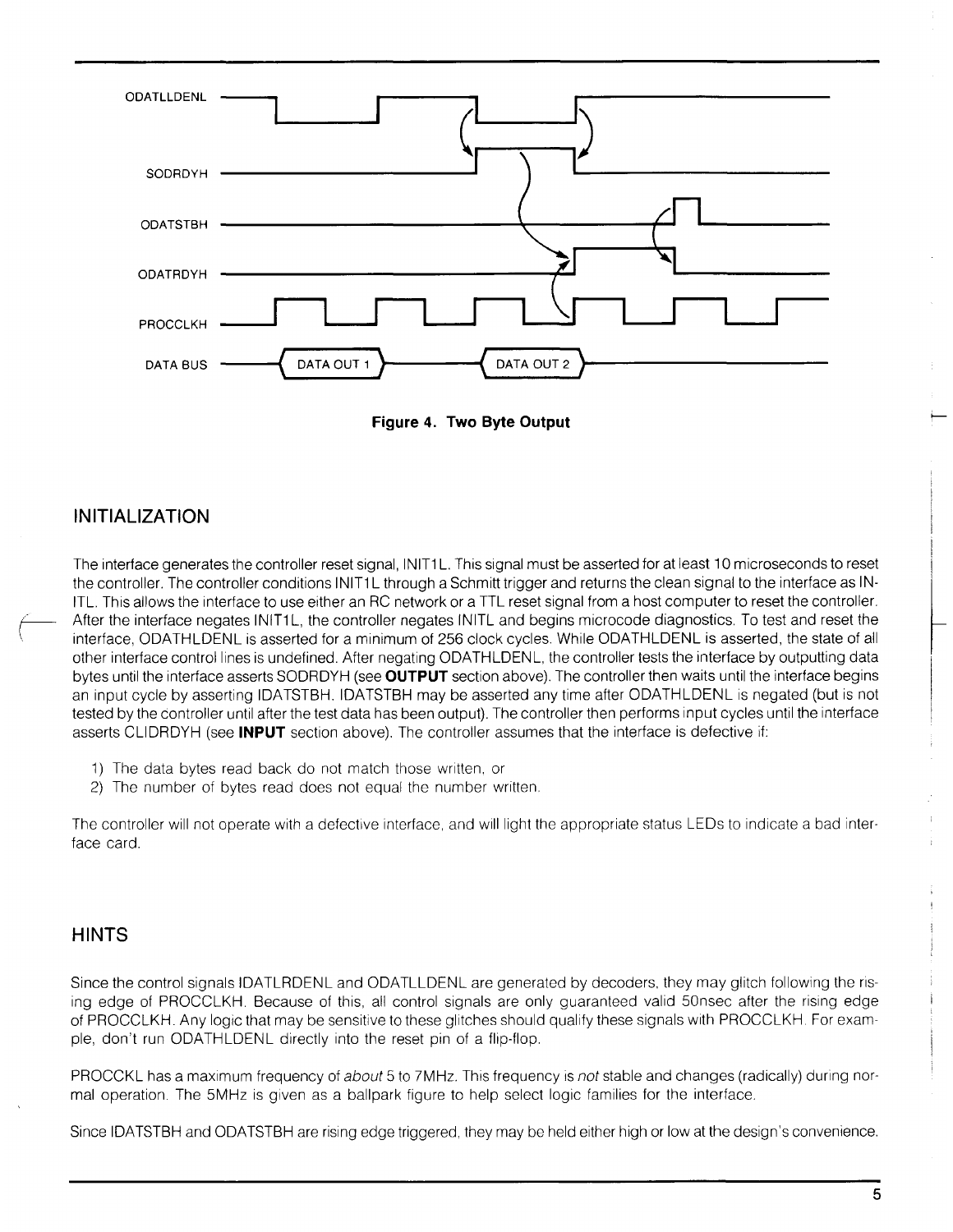### **Z80 INTERFACE**

Figure 5 shows a simple Z80 interface. This interface implements the single byte data transfers illustrated in figures 1 and 3. In this application, the AMD 2950 I/O port performs virtually all the interfacing between the Z80 and the Display Controller. Familiarity with the 2950 is assumed. An I/O decoder interprets the Z80 address and control lines to produce three I/O control signals:

CRDL - Controller Read, active low. CWRL - Controller Write, active low. SRDL - Status Read, active low.

For simplicity, RAM and ROM are omitted from the diagram.



**Figure 5. Z80 Interface**